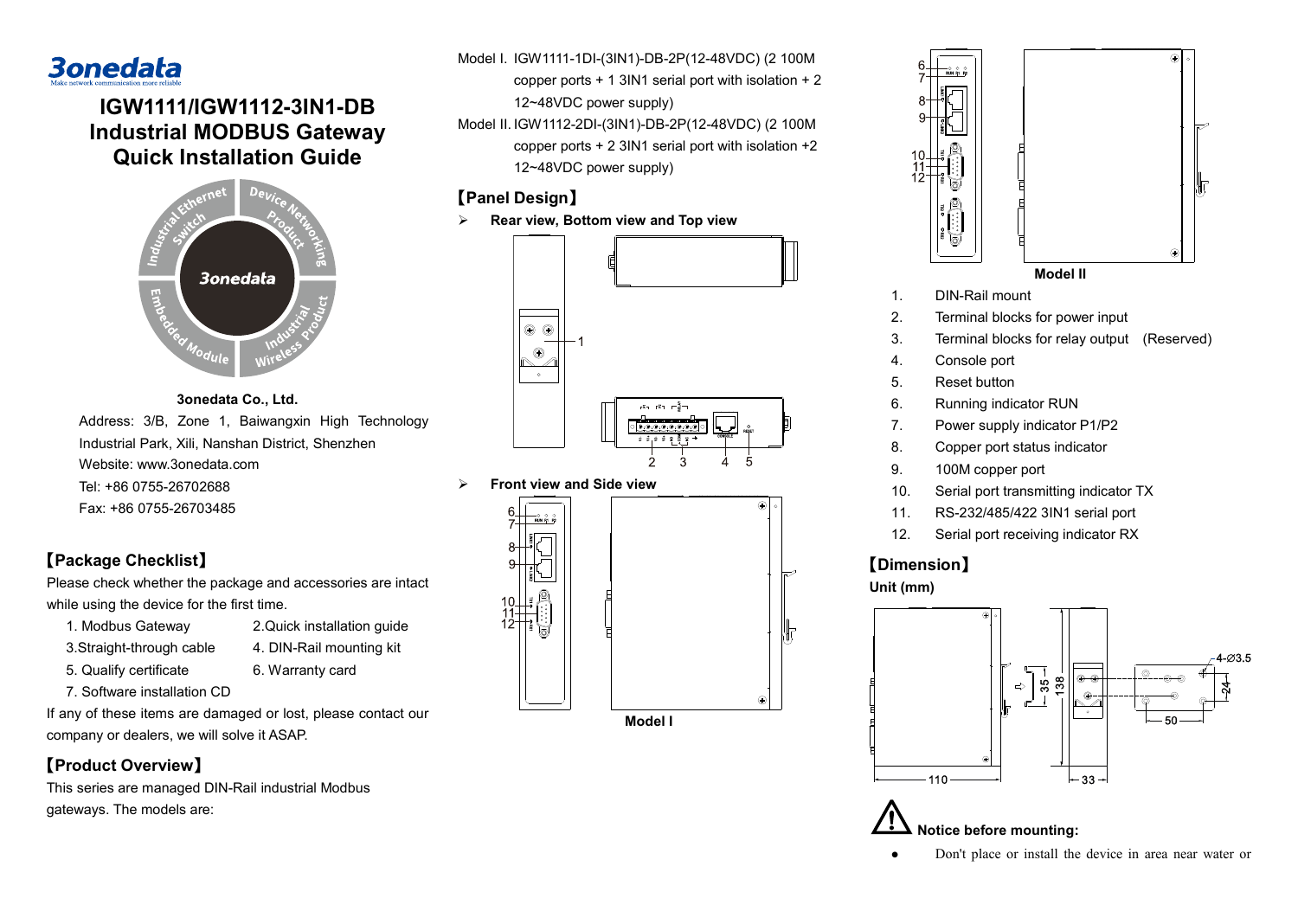moist, keep the relative humidity of the device surrounding between 5%~95% without condensation.

- Before power on, first confirm the supported power supply specification to avoid over-voltage damaging the device.
- The device surface temperature is high after running; please don't directly contact to avoid scalding.

#### **【DIN-Rail Mounting】**

#### **Install the device**

The product adopts 35mm standard DIN-Rail mounting, which is suitable for most of the industrial scenes. Mounting steps as below:



- Step 1 Check whether the DIN-Rail mounting kit that comes with the device is installed firmly.
- Step 2 Insert the bottom of DIN-Rail mounting kit (one side with spring support) into DIN-Rail, and then insert the top into DIN-Rail.

Tips:

Insert a little to the bottom, lift upward and then insert to the top.

Step 3 Check and confirm the product is firmly installed on DIN-Rail, then mounting ends.

#### **Disassemble the device**

- Step 1 Power off device.
- Step 2 After lifting the device upward slightly, first shift out the top of DIN-Rail mounting kit, and then shift out the bottom of DIN-Rail, disassembling ends.



- Power ON operation: First insert the power supply terminal block into the device power supply interface, and then plug the power supply plug contact and power on.
- Power OFF operation: First, remove the power plug, and then remove the wiring section of terminal block. Please pay attention to the above operation sequence.

### **【Power Supply Connection】**

 $\bigcirc$  D.O.O.O.O.O.O.O

The device provides 8 pins power supply input terminal blocks, power supply occupies 4 pins in the left. It supports two independent DC power supply systems, P1 and P2, which

supports nonpolarity and anti-reverse connection function, that the device can work normally after reverse connection. Voltage range: 12~48VDC.

# **【Console Port Connection】**

The device provides 1 channel procedure debugging port based on serial port. The interface adopts RJ45 port which can conduct device CLI command management after connecting to PC.

| Pin No.               | œ   | ÷<br>r | $\sim$ |
|-----------------------|-----|--------|--------|
| <b>Pin Definition</b> | TXD | RXD    | GND    |

### **【Reset Button Setting】**

This device provides 1 reset button, press the button for 4-5S then release it to restore factory defaults.

#### **【Console Port Connection】**

This device provides 3IN1 serial port, which supports RS232,

RS485 and RS422 at the same time. The interface type is

DB9 and its pin definitions are as follows:

| <b>PIN</b> | <b>RS-232</b> | <b>RS-422</b> | <b>RS-485</b> |
|------------|---------------|---------------|---------------|
|            | <b>DCD</b>    | T+            | D+            |
| . <u>n</u> | <b>RXD</b>    |               | D-            |
| l 3        | <b>TXD</b>    | R+            |               |

|   | <b>DTR</b> | R-         |            |
|---|------------|------------|------------|
| 5 | <b>GND</b> | <b>GND</b> | <b>GND</b> |
| 6 | <b>DSR</b> |            |            |
|   | <b>RTS</b> |            |            |
| 8 | <b>CTS</b> |            |            |
| 9 |            |            |            |

# **【Checking LED Indicator】**

The front panel LED indicators of this device monitor the device working status with a comprehensive simplified troubleshooting; the function of each LED is described in the table as below:

| LED               | <b>Indicate</b> | <b>Description</b>                |
|-------------------|-----------------|-----------------------------------|
| P <sub>1-P2</sub> | ON              | PWR is connected and running      |
|                   |                 | normally                          |
|                   | OFF             | PWR is disconnected or running    |
|                   |                 | abnormally                        |
|                   | <b>Blinking</b> | The system is running normally    |
| <b>RUN</b>        | OFF             | The system is not running or      |
|                   |                 | running abnormally                |
|                   | ON              | System is running abnormally      |
|                   | ON              | LAN port has established valid    |
|                   |                 | network connection                |
|                   | <b>Blinking</b> | LAN port is in an active network  |
| LINK (1-2)        |                 | status                            |
|                   | OFF             | LAN port hasn't established valid |
|                   |                 | network connection                |
| $TX(1-2)$         | OFF             | No data or abnormal data is       |
|                   |                 | being transmitted through serial  |
|                   |                 | port                              |
|                   | <b>Blinking</b> | Serial port is transmitting data  |
| RX (1-2)          | OFF             | The port does not receive data or |
|                   |                 | receives data abnormally          |